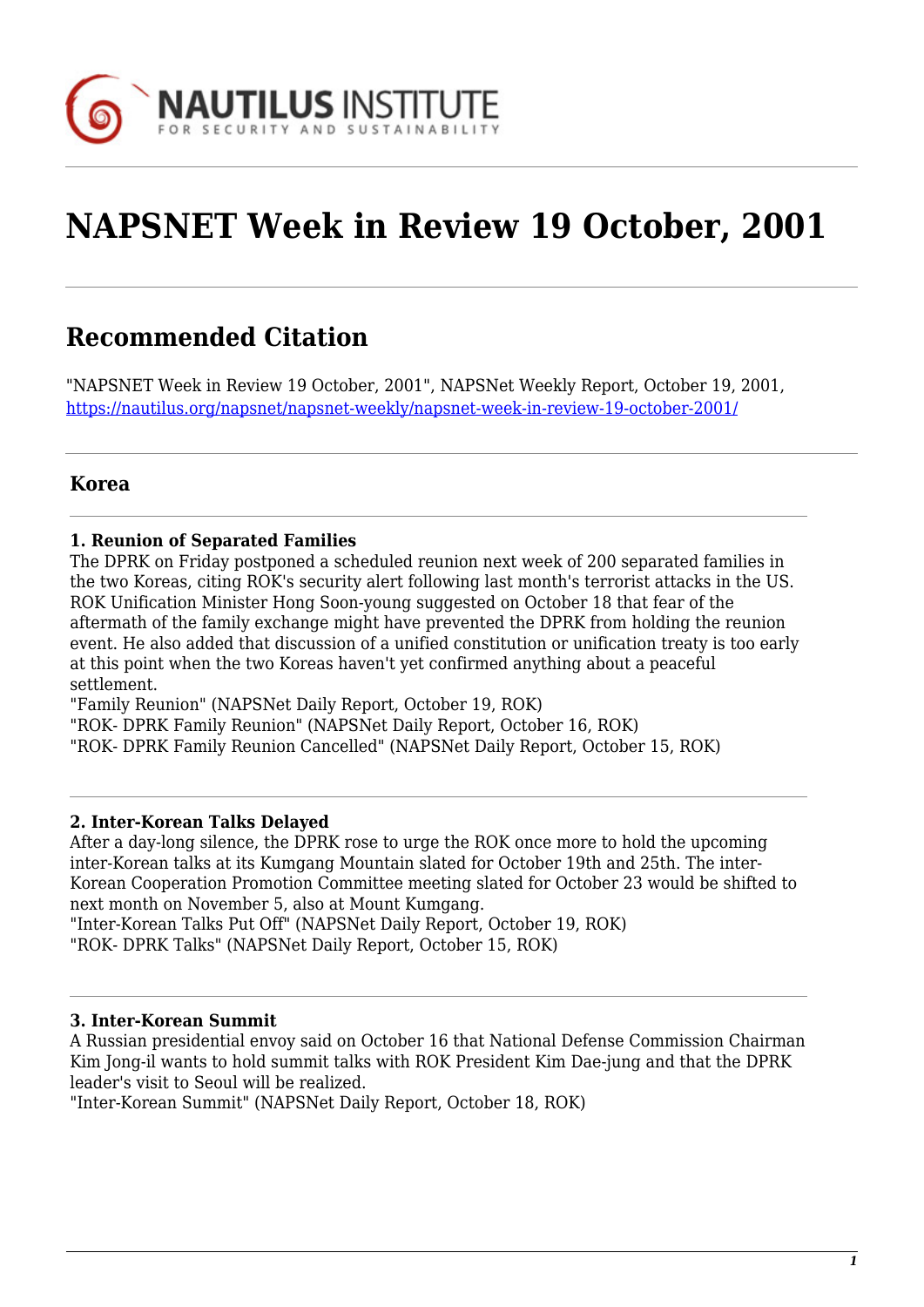# **4. DPRK Demands Withdrawal of USFK**

The DPRK made a new call on Friday for the US to remove its troops from the ROK, blaming the US for the half-century-long division of the peninsula. "DPRK Demands Withdrawal of USFK"(NAPSNet Daily Report, October 19, US)

#### **5. DPRK on Alert**

The DPRK has also been bracing itself since the September 11th US terrorist attacks, ordering its armies to stay on full alert and watching every move of the US. "DPRK on Alert" (NAPSNet Daily Report, October 15, ROK)

#### **6. US Reissues Invitation for DPRK Talks**

US President George W. Bush pressed the DPRK on Friday to accept his invitation to meet with US representatives. Bush complimented ROK President Kim Dae-jung's effort to reach out to the DPRK and said he hoped DPRK leaders would keep their agreement to open talks with the ROK government.

"US Reissues Invitation for DPRK Talks" (NAPSNet Daily Report, October 19, US)

# **7. DPRK and Terrorism**

The DPRK's state-run Korean Central Broadcasting Station (KCBS) gave out a detailed picture of the US strike against Afghanistan without any commentary today. KCBS also mentioned the Taliban administration's 'strong challenge' toward the US, making outright criticism toward the US military actions that slaughter innocent people.

"DPRK Report on Terrorism" (NAPSNet Daily Report, October 19, ROK)

US ambassador to the ROK, Thomas Hubbard said on Wednesday that the US wants the DPRK to join the US-led anti-terrorism campaign, adding that the US is ready to hold talks with the DPRK to discuss issues related to terrorism including the removal of the DPRK from the list of nations supporting terrorism.

"The US Views on the DPRK" (NAPSNet Daily Report, October 18, Japan)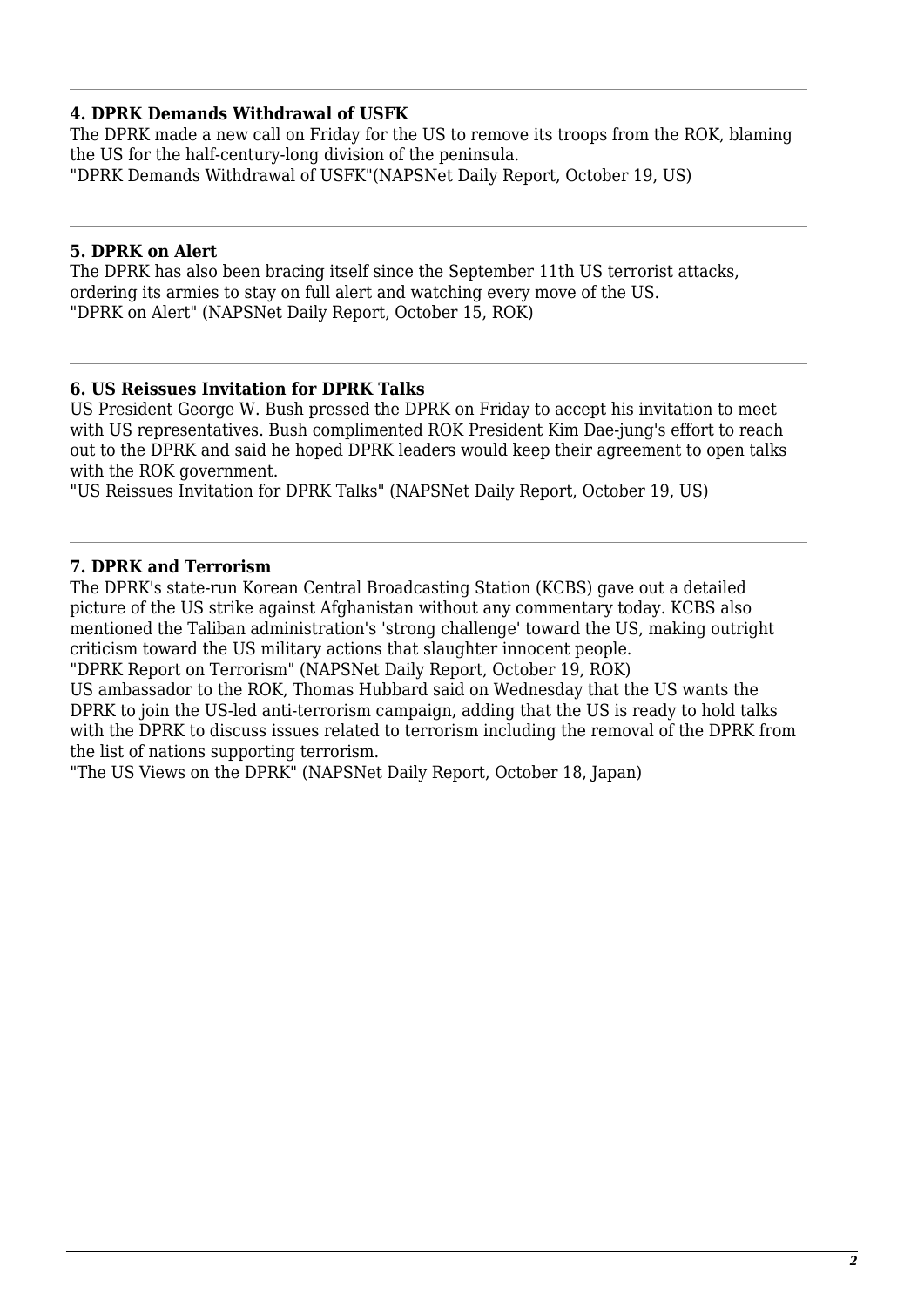#### **8. Aid to the DPRK**

On October 9, the DPRK sent an official letter of protest to Jean Ziegler, a special rapporteur for the Commission on Human Rights, who submitted a report in April stating that it was becoming increasingly obvious that the DPRK was distributing most of the international food aid it received to its military, intelligence and government agencies, and not for its starving citizens as intended. The DPRK in its protest argued that its transparency in food distribution was confirmed by various government delegation and civic groups, stating that the latest suspicion comes as a serious insult to its regime.

"UN Aid to DPRK Debated" (NAPSNet Daily Report, October 19, ROK)

The DPRK asked the international community for emergency relief on October 18 to repair damage and help victims of floods that swept its eastern coastal region last week. More than 80 people died and 84 more were seriously injured from the floods, which also hit sewage systems and inundated paddy fields.

"DPRK Requests Aid" (NAPSNet Daily Report, October 19, ROK)

The European Union (EU) decided to send clothing and other medical supplies to children in the DPRK. Partially blaming the natural disaster for intensifying the suffering of the DPRK, the Commission disclosed that the latest aid is aimed toward 74,000 infants and primary school children of the four provinces.

"EU Aid to DPRK" (NAPSNet Daily Report, October 18, ROK)

The Millennium Democratic Party decided at a party executive meeting Saturday that it will push to supply the DPRK with rice aid as planned, regardless of the postponed displaced family exchanges.

"ROK Aid to DPRK" (NAPSNet Daily Report, October 15, ROK)

#### **9. DPRK Hit By Floods**

At least 80 people died, 27 missing, and 83 seriously wounded as a result of floods hitting DPRK last week. According to Reuters, practically all victims lived in Kanwondo province. The floods were caused downpour rains non-stopping since October 9. "DPRK Hit By Floods" (NAPSNet Daily Report, October 18, RF)

#### **10. US-DPRK Relations**

The US ambassador to Seoul, Thomas Hubbard, on October 17 welcomed DPRK's recent criticism of terrorism, and said that he wants the DPRK to join the international coalition to fight terrorism.

"US-DPRK Relations" (NAPSNet Daily Report, October 18, ROK)

#### **11. US on DPRK-ROK Relations**

US President George W. Bush warned the DPRK not to try to take advantage of the US battle against terrorism by moving against US ally ROK. He added that the DPRK leaders should keep their agreement to open talks with the ROK government.

"US on DPRK-ROK Relations" (NAPSNet Daily Report, October 17, US)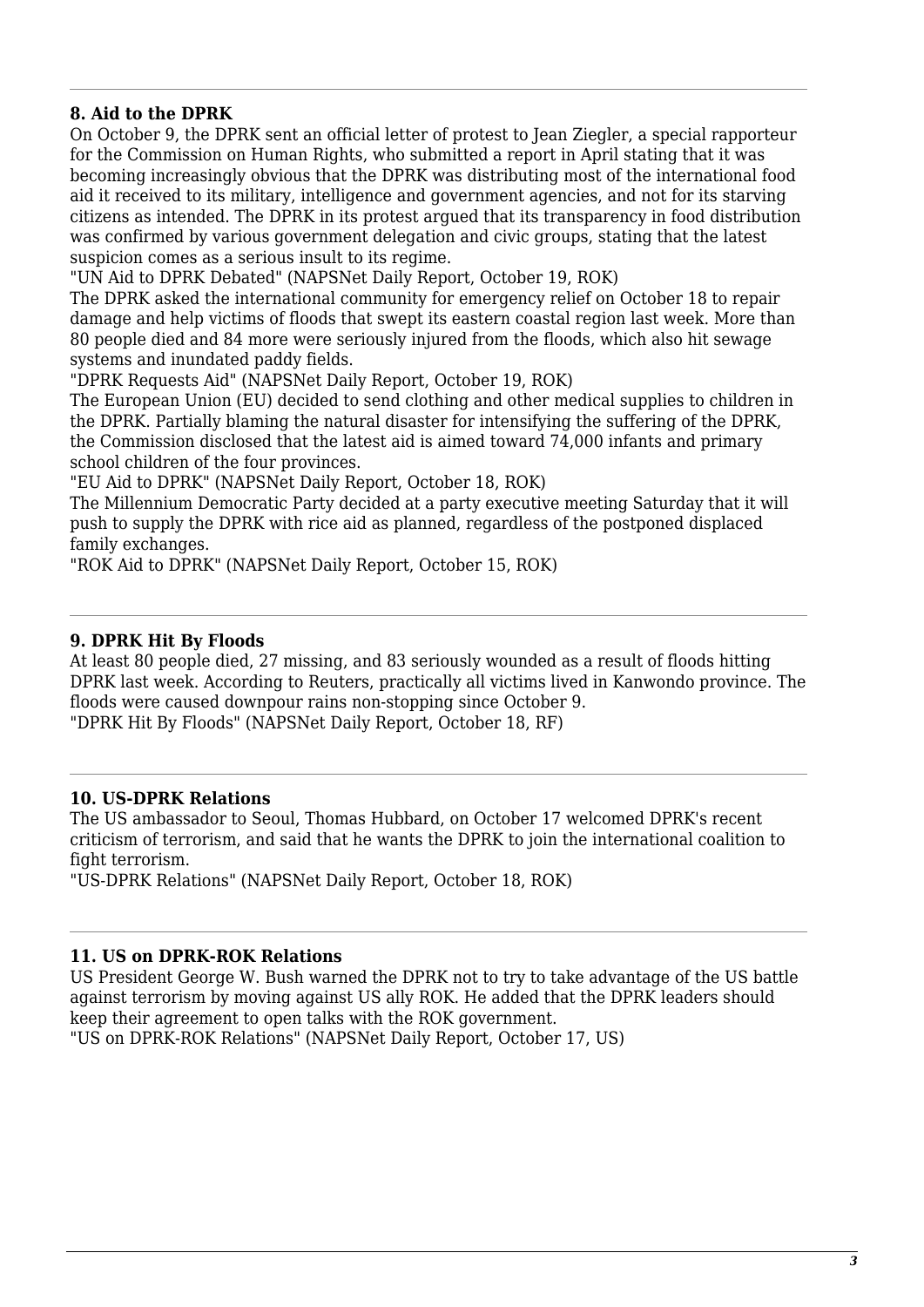#### **12. ROK Response to US Views on Inter-Korean Relations**

ROK President Kim Dae-jung flew to the PRC on Thursday for the Asia Pacific Economic Cooperation (APEC) summit and declined to comment on US President George W. Bush's sharply worded remarks on the DPRK on October 16.

"ROK Response to US Views on Inter-Korean Relations" (NAPSNet Daily Report, October 18, US)

#### **13. DPRK Vice-Chairman Hospitalized Again**

Jo Myong-rok (71), first vice-chairman of the DPRK National Defense Commission and Director of the General Political Department of the Korean People's Army (KPA), otherwise referred as the number two man in the DPRK, has underwent a surgery just last month in a hospital in Paris, France.

"DPRK Vice-Chairman Hospitalized Again" (NAPSNet Daily Report, October 16, ROK)

#### **14. ROK on Terrorism**

ROK officials said on October 15 that it is taking measures against possible biological and chemical attacks. The National Institute of Health has put hospitals and state health institutions nationwide on special alert against deadly diseases such as anthrax, smallpox and pest.

"ROK on Terrorism" (NAPSNet Daily Report, October 16, ROK)

#### **15. ROK and US on Terrorism**

The ROK Air Force said October 18 that five C-130 military transport planes carrying US\$1 million in relief goods destined for Afghan refugees will leave for Pakistan on the morning of October 19.

"ROK's Participation on War Against Terrorism" (NAPSNet Daily Report, October 19, ROK) During his two day visit to the ROK, US Assistant Secretary of State James Kelly said Friday that the ROK and the US will cooperate closely in the ongoing US-led attacks on international terrorism and the DPRK engagement policy. Kelly expressed gratitude for the ROK's support for the US-led military action against and said the anti-terrorism war would extend over a long period of time and that the US will share intelligence with Seoul through US Forces Korea (USFK) and its embassy.

"ROK and US on Terrorism" (NAPSNet Daily Report, October 15, ROK)

#### **16. ROK Navy to Visit PRC**

Three naval vessels, including the 3,800-ton KDX-I 'Euljimundeok' will make their first official visit to the PRC. The vessels will anchor in Shanghai, the PRC, from October 24 to 28, marking the first visit to the PRC of naval ships.

"ROK Navy to Visit PRC" (NAPSNet Daily Report, October 19, ROK)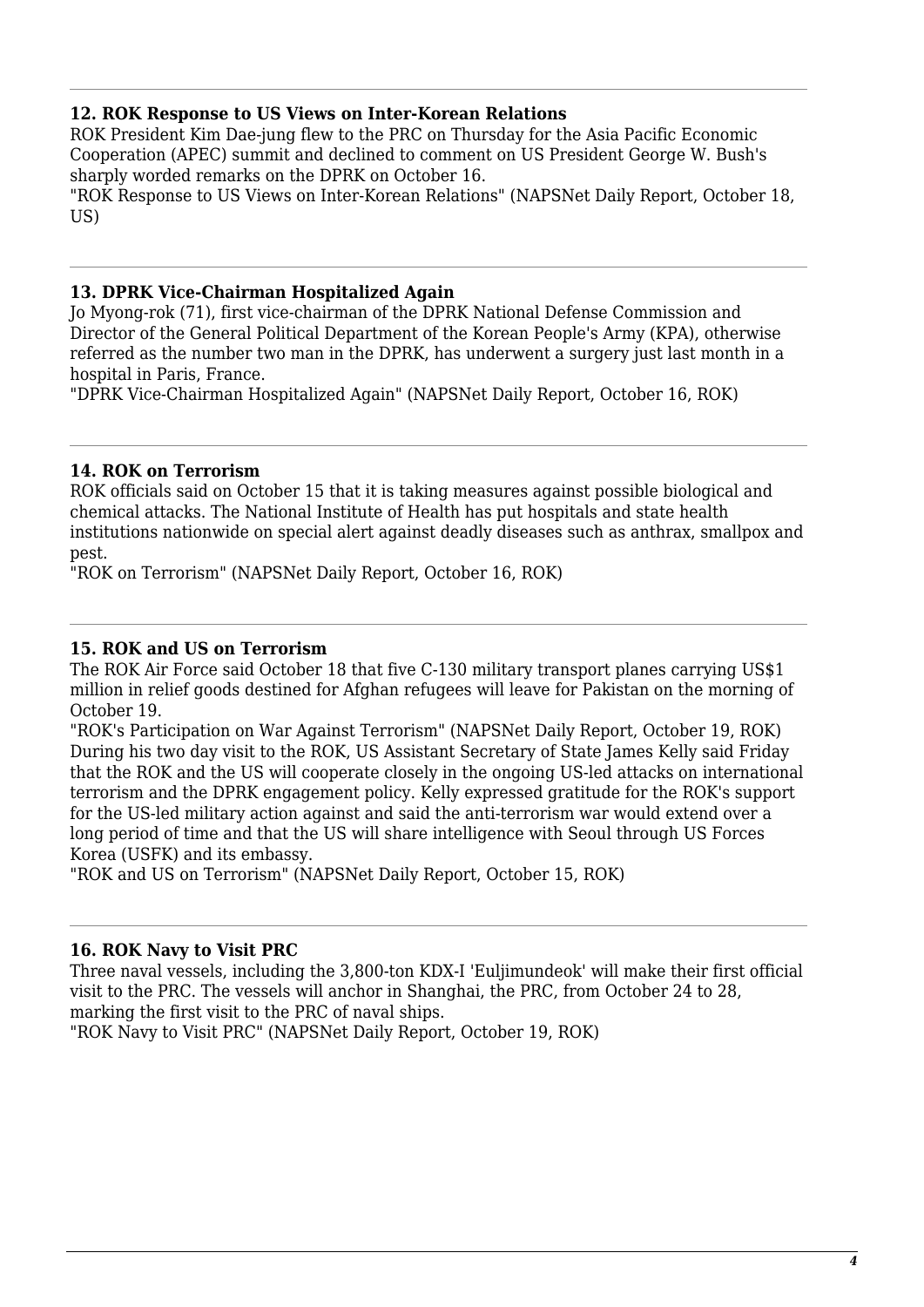# **17. ROK-Japan Summit**

Following up on the Korea-Japan summit talks, ROK officials said October 16 that the ROK is considering resuming military exchanges and market openings to Japanese culture and arts products, which were suspended in July in protest against Tokyo's refusal to revise controversial history textbooks.

"Follow-up of ROK-Japan Summit" (NAPSNet Daily Report, October 17, ROK) The ROK and Japan failed to make a breakthrough in their bilateral disputes when President Kim Dae-jung and Prime Minister Junichiro Koizumi met at Cheong Wa Dae October 15. Meanwhile, hundreds of ROK activists protested fiercely amid tight security October 15 to denounce Koizumi's visit, accusing his government of distorting history and damaging relations with Korea.

"ROK-Japan Summit" (NAPSNet Daily Report, October 16, ROK)

# **People's Republic of China**

#### **1. Bush-Jiang Talks**

US President George W. Bush said Friday that the PRC had made a "firm commitment" to the war on terrorism and publicly downplayed usual differences with the PRC after his first faceto-face meeting with PRC President Jiang Zemin. Bush alluded to US concerns about human rights in the PRC, sales of arms and military technology, warning the war on terrorism "must never be an excuse to persecute minorities" and stressing "the need to combat the proliferation of weapons of mass destruction and missile technology." "Bush-Jiang Talks" (NAPSNet Daily Report, October 19, US)

#### **2. US Sanctions on PRC**

The US Bush administration on October 17 ruled out any move at present to allow the sale of spare parts for US-made Black Hawk helicopters the PRC bought in 1984, but it did not rule out the possibility of issuing a limited waiver of the sanctions imposed on the PRC after the 1989 Tiananmen Square crackdown.

"US Sanctions on PRC" (NAPSNet Daily Report, October 18, US) "US Sanctions Against PRC" (NAPSNet Daily Report, October 17, US)

#### **3. PRC and Counter-Terrorism**

Last year, the PRC forged a regional pact against terrorism, drug-running and Islamic radicalism. It now aids military and security services in Kazakhstan, Kyrgyzstan and Uzbekistan. The moves are part of a bold foreign policy agenda that is transforming PRC relations with its neighbors. According to government officials and others who study PRC policy, the country's assertiveness reflects a profound shift in its approach to foreign relations. Some analysts see the PRC's expanding influence as an echo of the imperial role it played in Asia over thousands of years. At the same time, however, many Chinese thinkers are troubled by what they see as a lack of values or overall purpose in modern PRC foreign policy.

"PRC and Counter-Terrorism" (NAPSNet Daily Report, October 18, US)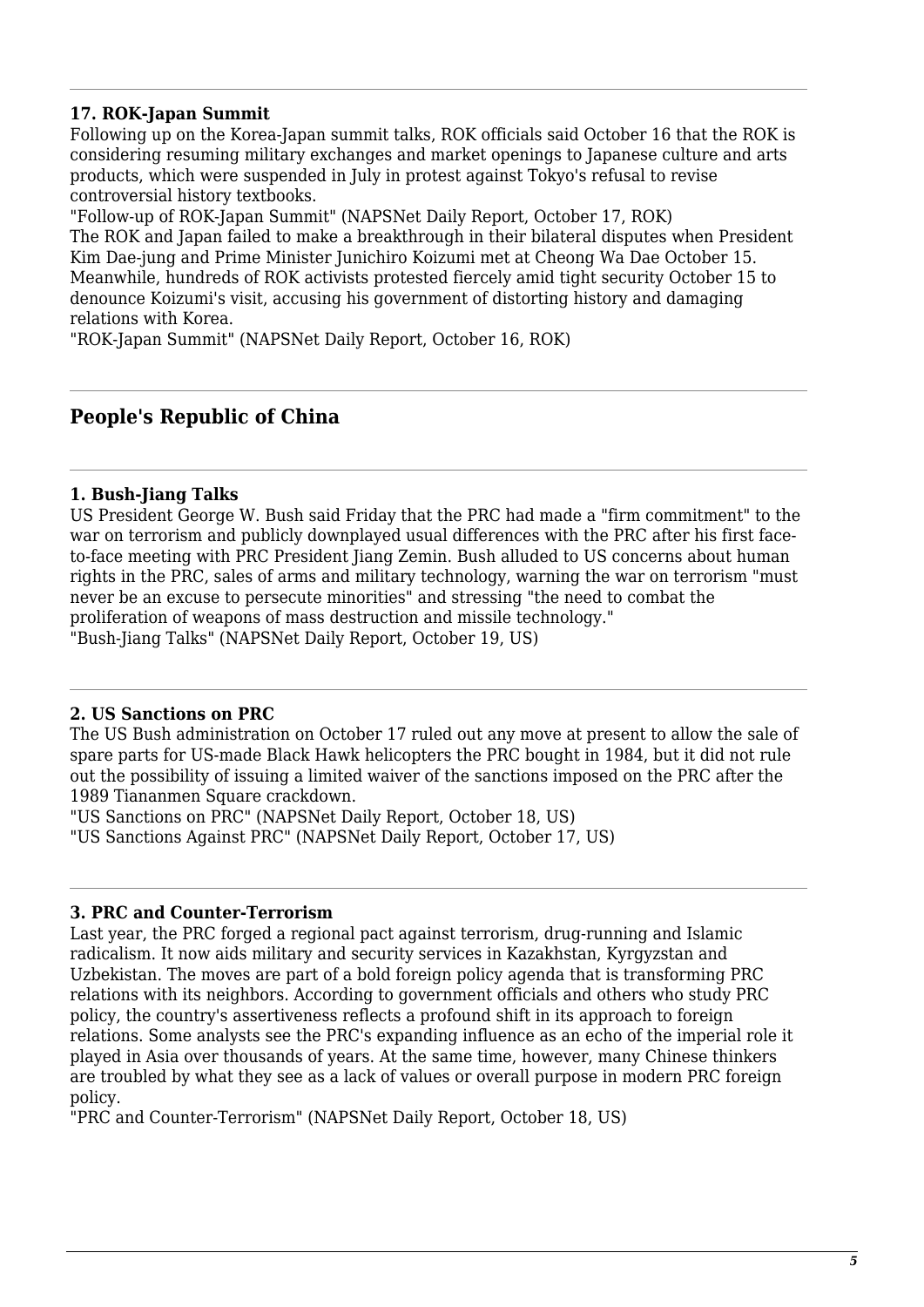#### **4. Editorial on New Sino-US Relations**

The Washington Post published an editorial which said that US "public prickliness has disappeared" as the PRC showed support for the US campaign against terrorism and even the bombing in Afghanistan. In return, the article continued, "China, like Russia, expects new understanding for its brutal repression of a Muslim minority, the Uighurs, on the grounds that it is also counter-terrorism." It noted that although PRC support in Central Asia could be important, "once again the administration appears in danger of going too far, allowing the cause of counter-terrorism to dominate a relationship with other vital US interests." "Editorial on New Sino-US Relations" (NAPSNet Daily Report, October 18, US)

#### **5. PRC Role in Asia**

Alarmed by Afghanistan's support of terrorism long before the September 11 attacks in the US, leaders from the PRC, Russia and four other states had gathered this summer in Shanghai to forge a new bloc against militant Islam. The PRC had hoped this would further boost APEC's status as an alternative pole of diplomatic and economic power. But now, the PRC has put the US as center stage which undermines the labor of both the PRC and Russia to carve out diplomatic space of their own.

"PRC Role in Asia" (NAPSNet Daily Report, October 19, US)

#### **6. PRC on US Military Action**

The PRC called on Tuesday for UN involvement in building a future coalition government for Afghanistan, saying that was the best way to bring peace to the war-torn country. "PRC on US Military Action" (NAPSNet Daily Report, October 16, US)

#### **7. PRC Response to US Strikes against Afghanistan**

The PRC closed its border with Afghanistan in connection to US missile bomb strikes. "PRC Response to US Strikes against Afghanistan" (NAPSNet Daily Report, October 17, RF)

#### **8. PRC Air-Defense Work in Iran**

According to US intelligence officials, the PRC is stepping up construction of an air-defense system in Iran near the border with Afghanistan as Tehran fears US military operations will spill over into its borders.

"PRC Air-Defense Work in Iran" (NAPSNet Daily Report, October 18, US)

#### **9. Taiwan Boycotts APEC**

The entire Taiwan delegation walked out of Asia-Pacific Economic Cooperation (APEC) forum on Friday in protest to PRC refusal to let the island send its envoy of choice to the summit. "Taiwan Boycotts APEC" (NAPSNet Daily Report, October 19, US) "Cross-Strait Relations and APEC" (NAPSNet Daily Report, October 15, US)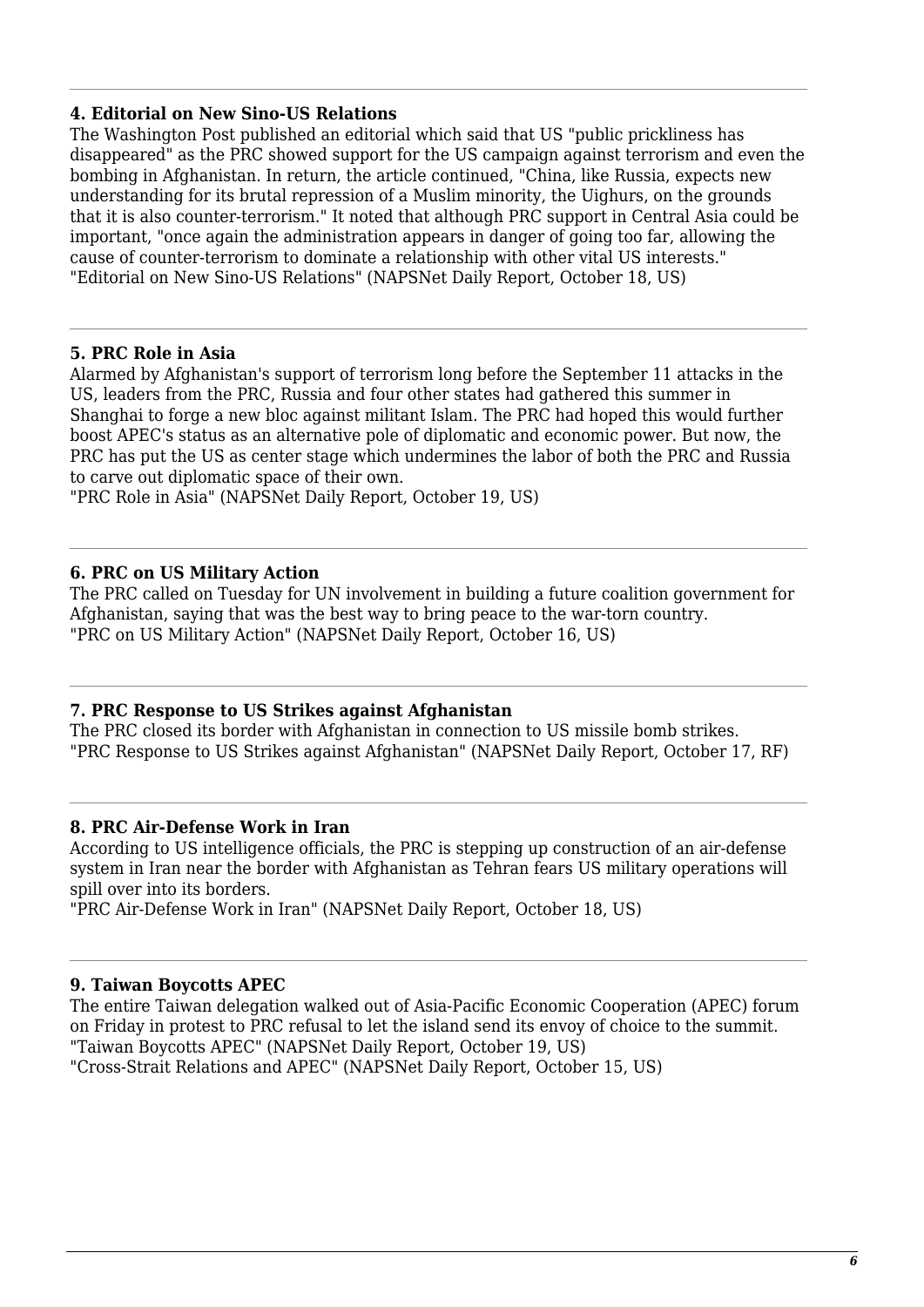# **10. Japan-PRC Relations**

Japanese Prime Minister Junichiro Koizumi flew to the PRC on October 9 and made a "heartfelt apology" for his country's brutality before and during the second world war. "Japan-PRC Relations" (NAPSNet Daily Report, October 15, Japan) "Yasukuni Shrine Issue" (NAPSNet Daily Report, October 15, Japan) "Japanese-PRC Relations" (NAPSNet Daily Report, October 17, RF)

# **Japan**

#### **1. Japanese Military Support of US**

Japan's House of Representatives approved an anti-terrorism bill Friday that defines a narrow role for the country's military in supporting the US attacks in Afghanistan. Two related bills approved also Friday allow the Self-Defense Forces to protect US military facilities in Japan and give the coast guard the right to use weapons against suspicious ships in Japanese waters.

"Japanese Military Support of US" (NAPSNet Daily Report, October 19, US) "Japanese Military Support for US" (NAPSNet Daily Report, October 16, US)

"Changes to Japanese Defense Policy" (NAPSNet Daily Report, October 15, US)

#### **2. Japan's Role in Afghanistan**

Former Foreign Minister Masahiko Komura returned to Japan last week after visiting Saudi Arabia and Iran after holding talks to discuss and seek their understanding of Japan's participation in the US-led anti-terrorism campaign.

"Japan's Role in Afghanistan" (NAPSNet Daily Report, October 18, Japan)

#### **3. Revision of the Self-Defense Forces (SDF) Law**

The bill to revise the SDF Law includes parts of controversial 1985 bill aimed at plugging information leaks and imprisoning those convicted of releasing defense secrets. The bill stipulates stiff penalties for both SDF personnel and civilians found guilty of leaking such information. The revision bill does not mention "diplomatic secrets" or provisions on collecting information for the purpose of passing it on to another.

"Revision of the Self-Defense Forces (SDF) Law" (NAPSNet Daily Report, October 17, Japan) "Japanese Logistic Support for US" (NAPSNet Daily Report, October 17, Japan) "Japanese Logistic Support for US" (NAPSNet Daily Report, October 16, Japan)

In legislation before the Diet to support the US-led fight against terrorism, the government has issued its official rationale for more liberal guidelines on the use of weapons by the Self-Defense Forces (SDF) troops. In short, the government asserts, SDF members who use weapons to protect themselves or to protect people under their care are defenders, not aggressors.

"Self-Defense Forces' Weapons Use" (NAPSNet Daily Report, October 17, Japan)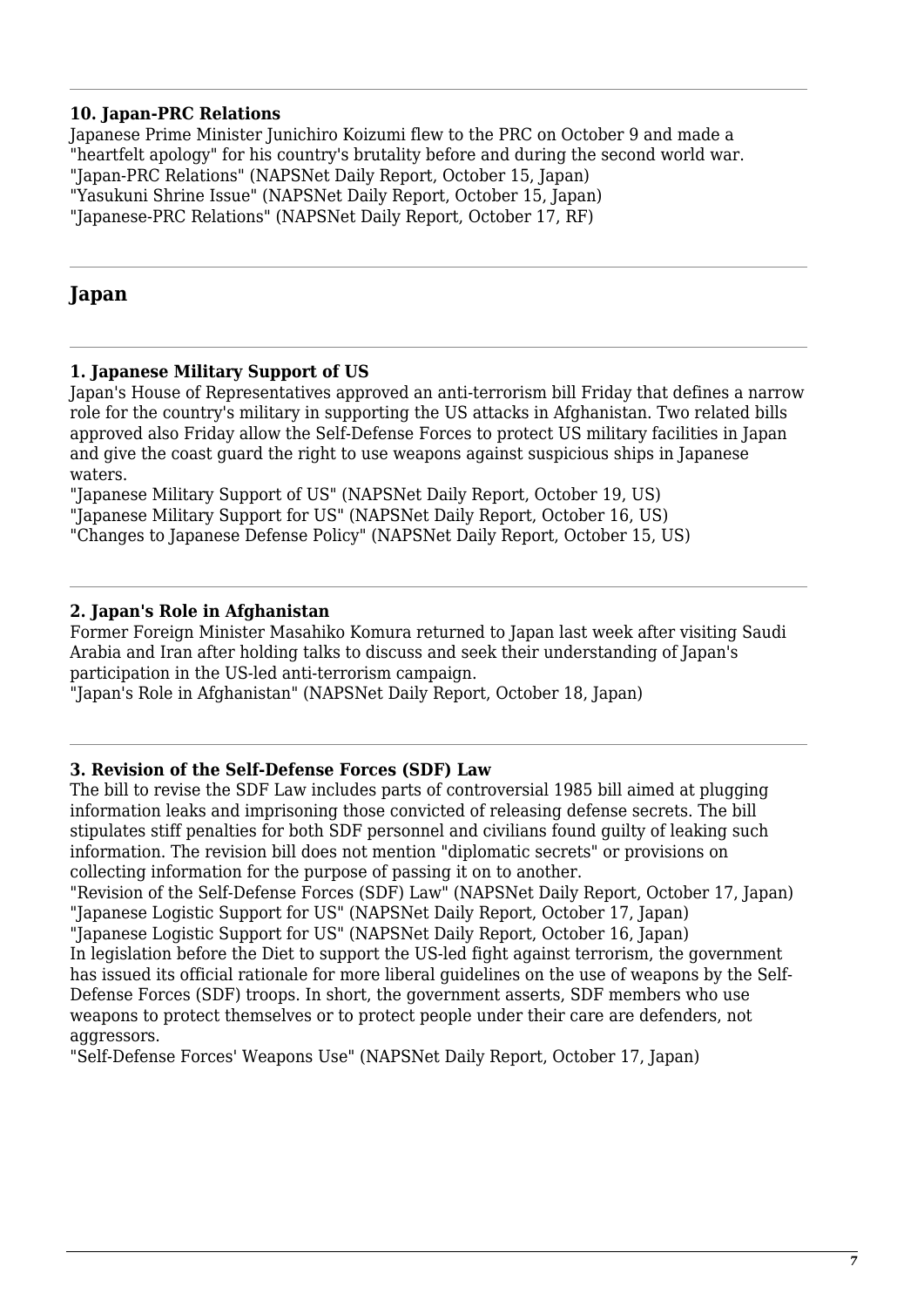# **4. Public Opinion on Logistic Support for US**

Fifty-one percent of respondents to a nationwide telephone poll in Japan supported a bill that is now before the Diet that would allow Japan to support US forces, while 29 percent opposed it. Opinion was split, however, over the US-led bombing campaign on Afghanistan, with 46 percent supporting US action and 43 percent opposing it.

"Public Opinion on Logistic Support for US" (NAPSNet Daily Report, October 17, Japan)

#### **5. Japanese Prime Minister's visit to the ROK**

Japanese Prime Minister Junichiro Koizumi voiced "heartfelt remorse" for ROK suffering under Japan's colonial rule during his one-day trip to Seoul on Monday and was told by ROK President Kim Dae-jung to put those words into action. The two leaders failed to make headway on a dispute over South Korean fishing rights in waters around Russian-held islands claimed by Japan. Japanese officials said the two countries agreed to launch high-level government talks on the issue.

"Japanese Prime minister's visit to the ROK" (NAPSNet Daily Report, October 18, Japan) "Japanese-ROK Relations" (NAPSNet Daily Report, October 17, RF)

"ROK-Japan Relations" (NAPSNet Daily Report, October 15, US)

"ROK-Japan Summit" (NAPSNet Daily Report, October 15, ROK)

"Self-Defense Forces' Weapons Use" (NAPSNet Daily Report, October 16, Japan)

#### **6. Japanese Role in Humanitarian Aid**

Taku Yamazaki, secretary-general of the Liberal Democratic Party (LDP), said on October 9th that he will work to lift the restrictions on the Self-Defense Forces (SDF) taking part in the UN peacekeeping operations (PKO) to pave the way for mine removal operations in Afghanistan. Six C-130 Hercules transport planes arrived at Pakistan on October 9. "Japanese Role in Humanitarian Aid" (NAPSNet Daily Report, October 16, Japan)

#### **7. Japanese Protest Against DPRK**

A civic group in Japan aimed at rescuing family members abducted by the DPRK, was inaugurated Saturday afternoon in Hibiya Park, Tokyo, with the participation of nearly 2,000 Japanese and Koreans.

"Japanese Protest Against DPRK" (NAPSNet Daily Report, October 15, ROK)

#### **8. Salvage of Ehime Maru**

The sunken fisheries training vessel Ehime Maru was towed to shallow waters October 14 in preparation for the grim search for the remains of missing students and crew members. "Salvage of Ehime Maru" (NAPSNet Daily Report, October 17, Japan)

# **Russian Federation**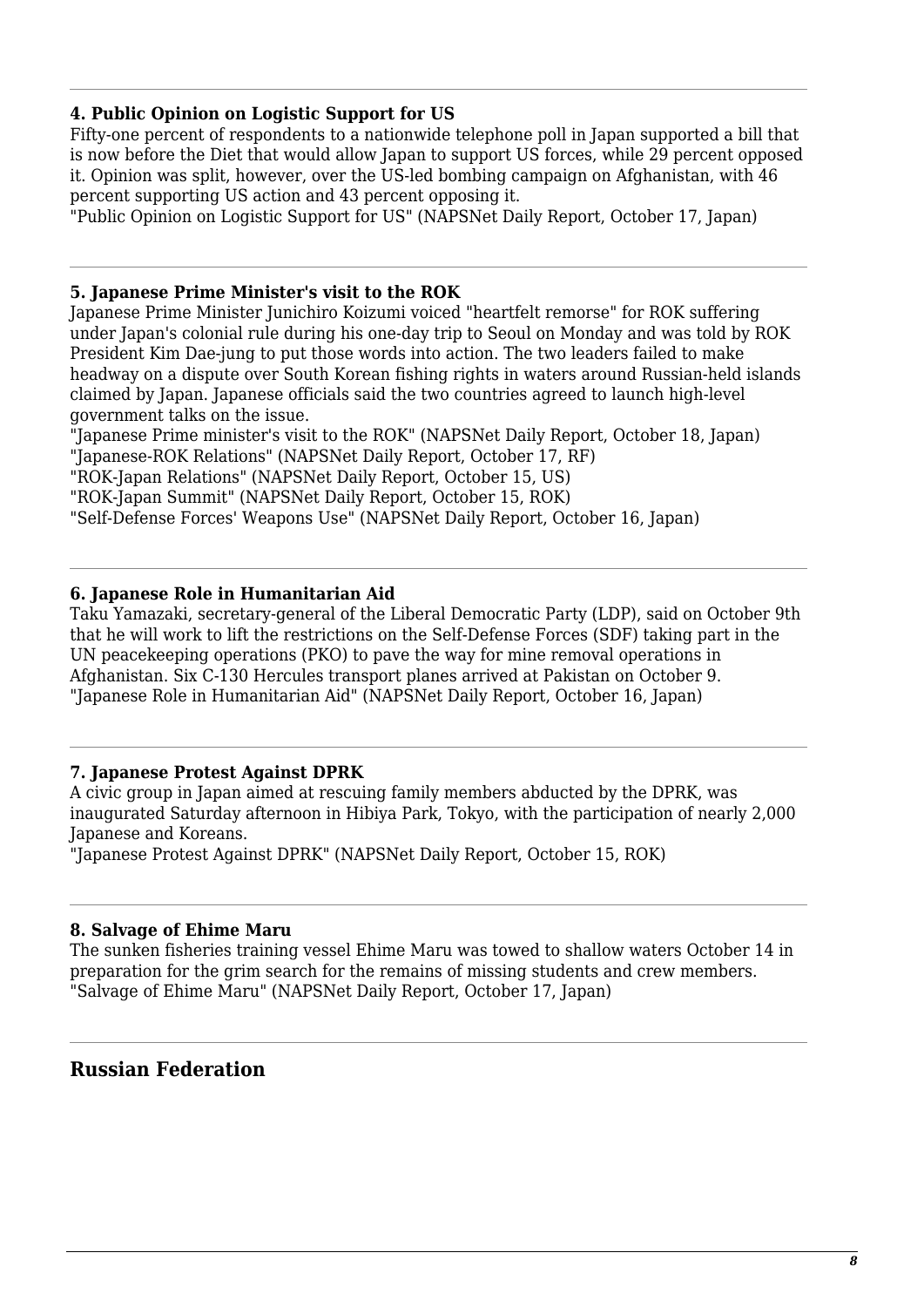#### **1. RF-ROK Defense Contacts**

A ROK military delegation led by Major General Kim Ujon-Tae, Chief of Land Forces Combat Training Directorate, will visit the Far Eastern Military District (DVO) for the first time visit from October 14-19.

"RF-ROK Defense Contacts" (NAPSNet Daily Report, October 18, RF)

#### **2. RF Scholars on Korean War Blank Spots**

An article by Aleksandr Orlov and Viktor Gavrilov said that there details and aspects of the time preceding the Korean War that remain unclear. In particular, the authors claim it was DPRK leader Kim Il-sung who actually assured the leaders of USSR and the PRC of a quick victory and received their approval to launch a massive attack on the ROK. "RF Scholars on Korean War Blank Spots" (NAPSNet Daily Report, October 17, RF)

# **Regional Security**

#### **1. APEC Forum**

ROK President Kim Dae-jung arrived in Shanghai on October 18, where he will hold separate talks on October 19 with the leaders of the US, the PRC and Russia to discuss anti-terrorism and inter-Korean relations. Analysts said that in Shanghai, Kim may face the same challenge of persuading Bush to ease his hard-line stance toward the DPRK. "APEC Forum" (NAPSNet Daily Report, October 19, ROK)

#### **2. APEC Statement on Terrorism**

The PRC said on Wednesday that Asia Pacific Economic Cooperation (APEC) members meeting in Shanghai had reached a consensus on a statement condemning terrorism, but details had yet to be discussed by APEC leaders.

"APEC Statement on Terrorism" (NAPSNet Daily Report, October 17, US) "Anti-Terrorism Declaration at APEC" (NAPSNet Daily Report, October 15, US)

#### **3. Bush Agenda at APEC**

US President George W. Bush intends to tell the leaders of Russia, the PRC, and other Asian nations that he supports their anti-terrorism efforts at home, but they must draw a line between legitimate dissent and genuine terrorism and not trample human rights. "Bush Agenda at APEC" (NAPSNet Daily Report, October 16, US)